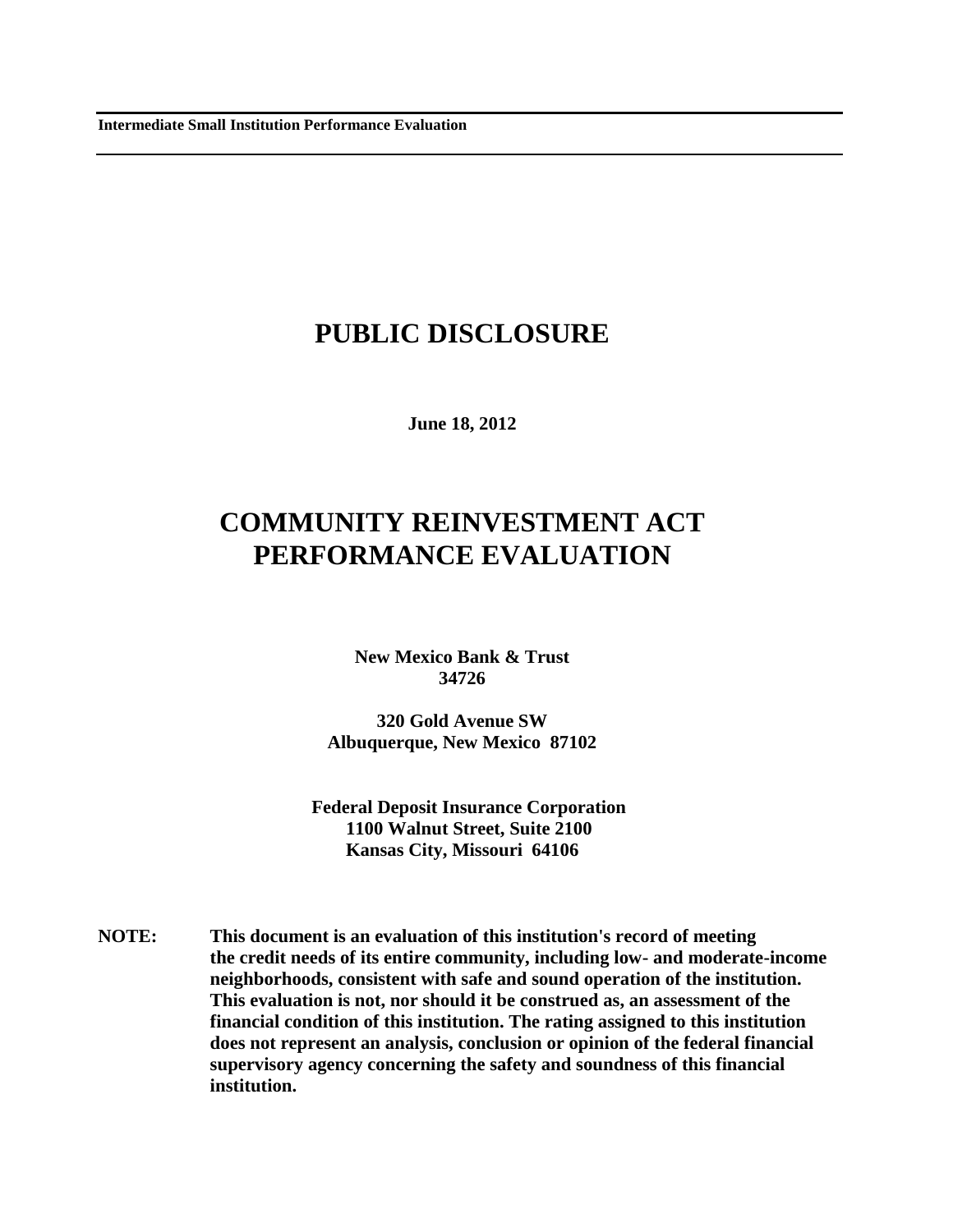**Intermediate Small Institution Performance Evaluation**

### **INSTITUTION RATING**

#### **INSTITUTION'S OVERALL CRA RATING: This institution is rated Satisfactory**.

#### **The Lending Test is rated: Satisfactory**. **The Community Development Test is rated: Outstanding**.

The following information relating to the Lending Test illustrates New Mexico Bank & Trust's (NMB&T) satisfactory record of meeting the assessment area's (AA) credit needs.

- The bank's average net loan-to-deposit ratio is reasonable given the institution's size, financial condition, and AA's credit needs, demonstrating the bank's willingness to extend credit.
- A substantial majority of loans reviewed were extended to small farms, small businesses, and individuals located in the AAs. The bank originated a combined total of 86 percent by number and 85 percent by dollar volume of small farm and small business loans sampled loans within the AAs. Further, of originated or purchased residential real estate loans, the bank extended 92 percent by number and 93 percent by dollar volume in the AAs. Overall, these results demonstrate a strong commitment to lend within the local community.
- The lending distribution reflects a reasonable penetration of lending to small farms when compared to demographics. NMB&T extended 100 percent of its loans by number to small farms with revenues equal to or less than \$1,000,000. Further, the distribution of lending to small businesses is reasonable. Specifically, NMB&T extended 67 percent of its loans by number to small businesses with gross revenues equal to or less than \$1,000,000. The distribution of lending to residential real estate borrowers is also reasonable. Overall, the bank is considered to have a reasonable commitment to meeting the needs of borrowers of all income levels and small farms and small businesses of all revenue sizes.
- The geographic distribution of loans reflects a reasonable dispersion among the geographies in the AAs, indicating the bank's willingness to extend loans throughout its AAs.
- The bank has not received any CRA-related complaints since the prior CRA evaluation in August 2009.